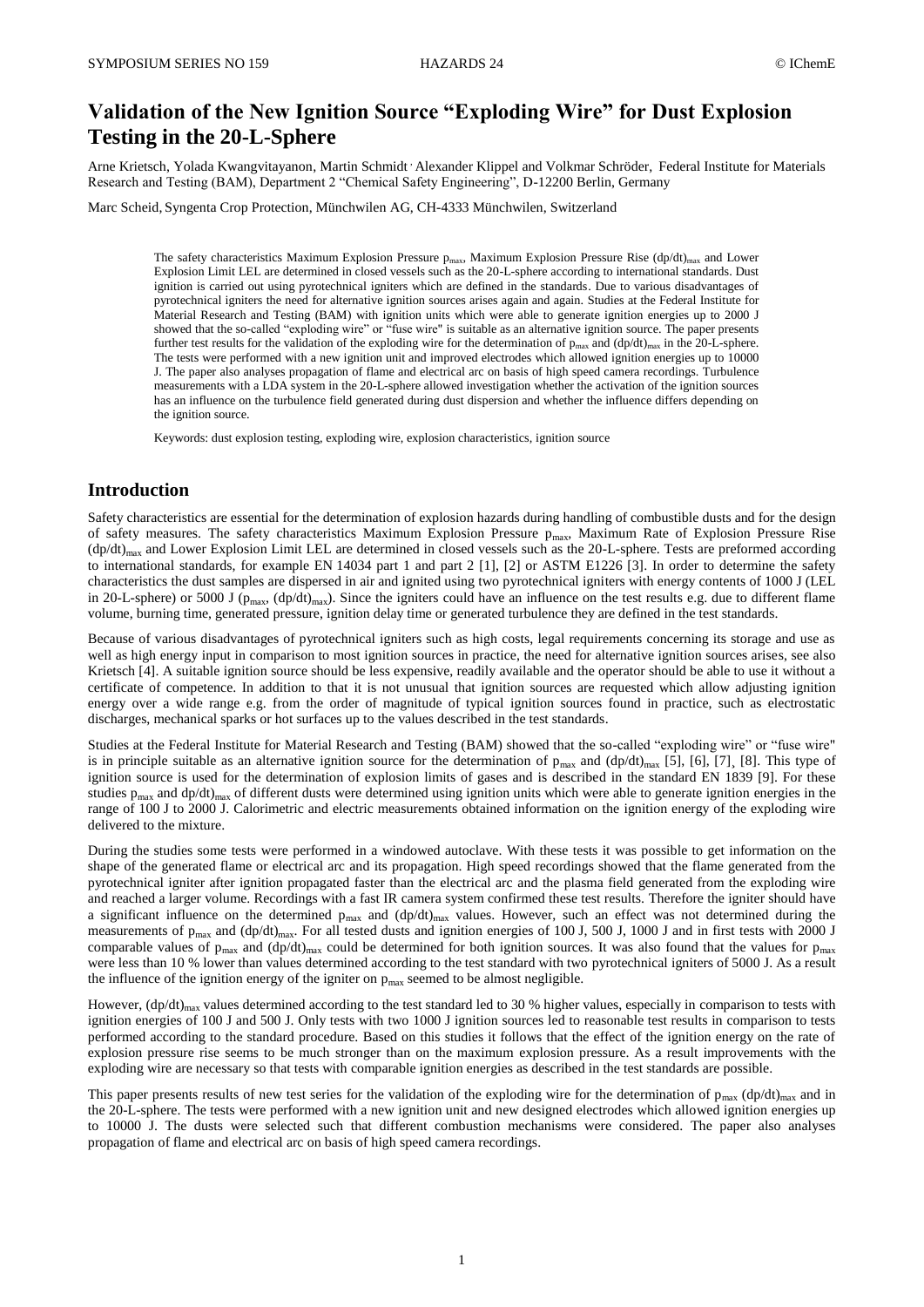## **Test assembly and test settings**

### **20-L-sphere**

Main component of the test assembly was the 20-L-sphere [1], [2], [10]. In order to reach almost homogeneous dust dispersion into the test chamber the so-called "rebound nozzle" was used.

Tests with pyrotechnical igniters as an ignition source were performed using the standard control unit of the 20-L-sphere. For tests with exploding wires an external ignition unit was necessary. An isolation amplifier allowed the determination of the ignition energy by measuring current and voltage. The principle of measuring the ignition energy delivered to the mixture is described in [5], [11].

#### **Ignition Sources**

The main difference of the two ignition sources pyrotechnical igniter and exploding wire is the ignition mechanism. While for the exploding wire an electric arc and plasma is generated the pyrotechnical igniter emits flames and burning solids.

For the validation tests the ignition sources were placed in the middle of the vessel such as it is described in the test standards. According to the European standards for the determination of the explosion characteristics  $p_{max}$  and  $(dp/dt)_{max}$  two 5000 J pyrotechnical igniters were used, firing horizontally in opposite directions [1], [2], [10]. For tests with the exploding wire electrodes were developed which allowed propagation of electrical arc and plasma field in the same direction as the pyrotechnical igniter. In addition to tests with two ignition sources of 5000 J tests with two ignition sources of 1000 J were performed because in earlier studies only a few tests with this ignition source were performed.

### *Pyrotechnical igniter*

All pyrotechnical igniters used for this work have the same composition as the standard igniters used for determination of explosion characteristics in the 20-L-sphere.

#### *Exploding wire*

The principle of the exploding wire is the evaporation and ionization of metal particles from a wire due to a sufficient current flow within milliseconds. During that process a metal vapour is created in which an electric arc is generated between two electrodes because of the electrical conductivity of the plasma.

For earlier studies on the suitability of the exploding wire as well as for this validation study BAM developed different ignition units with isolating transformer, or capacitors which were able to deliver ignition energies up to 10000 J. In addition to that the bayonet lock of the 20-L-sphere was modified so that it was able to hold four electrodes, figure 1. This system allowed a simultaneous ignition of two exploding wires with a defined energy. A choke enabled elongation of the electrical arc during each test. More information on ignition units, electrodes and the principle of the ignition source exploding wire is found in [5], [11]. The material of the electrodes was tungsten. For the tests series shown in this paper the electrodes had to be modified in comparison to earlier versions to withstand the high ignitions energies up to 10000 J. All tests were performed with a nickeline wire with a diameter of 0.12 mm.



**Figure 1.** Exploding wire with electrodes a) modified bayonet lock for two wires, b) electrodes for 2 x 1 kJ ignition energy, c) electrodes for 2 x 5 kJ ignition energy

### **Recordings of Flame Front and Electrical Arc**

In order to record the propagation of flame and electrical arc of both ignition sources a high speed camera system was used. It allowed recordings of 5000 frames per second. So it was possible to determine maximum flame (arc) volume and length as well as the time delay for activating the ignition source and its burning time.

#### **Measurements of Turbulence**

A one-dimensional laser-Doppler system (LDA) was used for turbulence measurements in the 20-L-sphere. Since the optical accessibility in the 20-L-sphere could only be realized via a windowed flange with a diameter of 40 mm, it was only possible to measure the turbulence at one position next to the ignition source.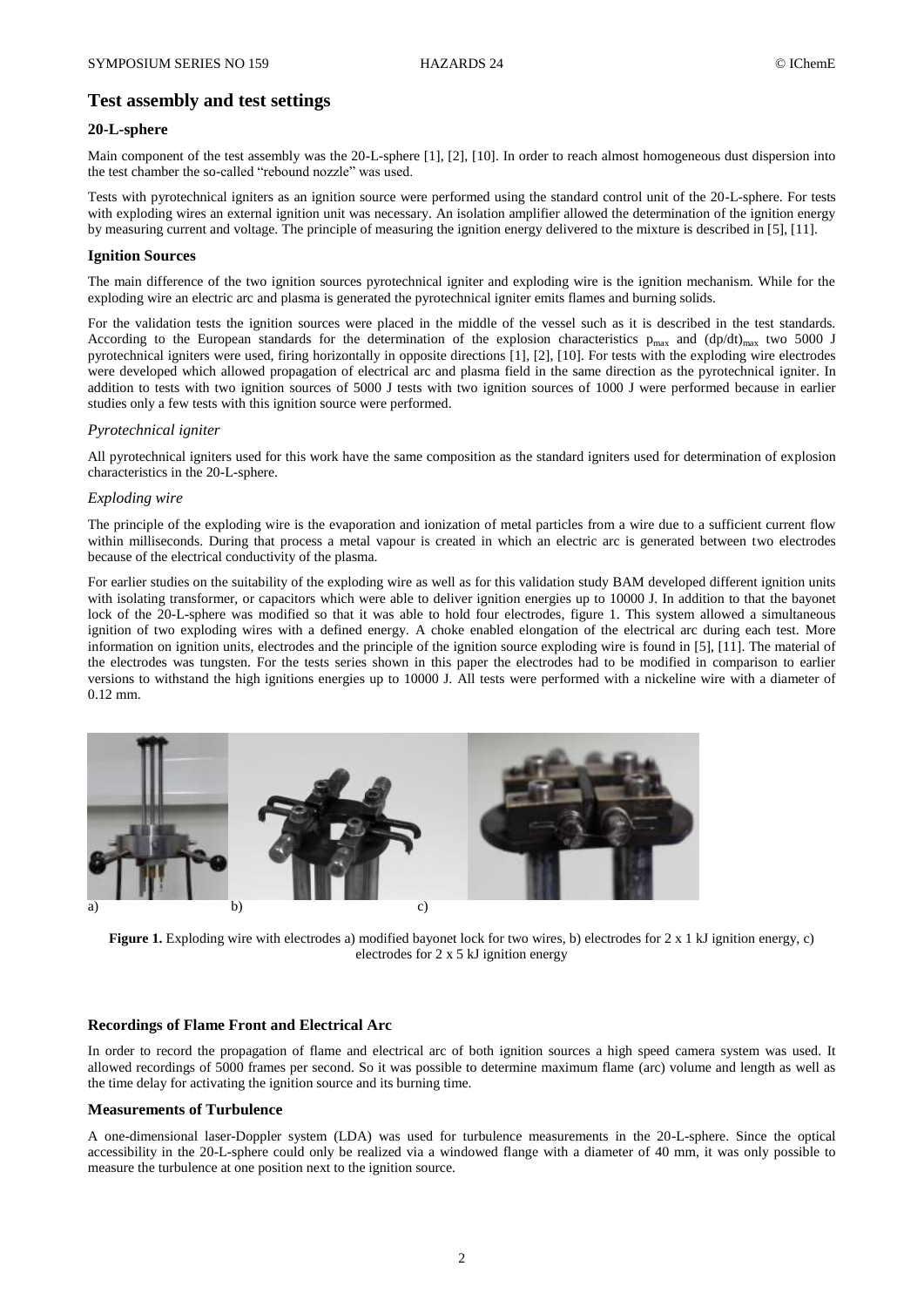#### **Tested Dusts**

Dust explosions generally show complex reaction mechanism, which depend e.g. on chemical composition of the dust, dust concentrations and flow conditions. Van der Wel [12] differs between different reaction mechanisms depending on whether the reaction takes place in the gas phase due to evaporation or at the solid surface in form of gaseous products, solid or liquid material. The dusts for the research project were chosen such that they represent different chemical classes and mechanisms as well as the dust explosion classes found in practice. This paper presents test results from lignite, maize starch, niacin and anthraquinone.

## **Test Results**

#### **Propagation of Flame and Electrical Arc (Plasma) after Activation of Ignition Source**

Figure 2 shows the propagation of flame and electrical arc following the activation of the ignition source for two 1000 J pyrotechnical igniters in comparison to two exploding wires with the same energy. The propagation of flame and arc/plasma as well as their volumes are comparable. Comparing the measurement with earlier measurements described in [5]; [6], [7]¸ [8] the propagation was somewhat unexpected because those measurements showed that the pyrotechnical igniter always propagated much faster and reached a greater volume than the plasma/arc of the exploding wire. The reason for the new test results could be improvements in the design of the electrodes as well as modifications in the duration of the spark. Another difference is that earlier tests were performed in an 11 L windowed autoclave, while these tests were not performed in an enclosure. This might affect the flame propagation of both ignition sources differently.



**Figure 2.** Propagation of flame and electrical arc following ignition of two 1000 J exploding wires and two 1000 J pyrotechnical igniters.

Figure 3 shows high speed recordings of measurements on the propagation of flame and electrical arc/plasma for two 5000 J ignition sources. From the sequence follows that the electrical arc/plasma of the exploding wire seems to propagate slightly faster than the flame of the pyrotechnical igniter for the first 2 ms after ignition. In the following the flame of the exploding wire seems to propagate faster and reaches a larger volume.



**Figure 3.** Propagation of flame and electrical arc following ignition of two 5000 J exploding wires and two 5000 J pyrotechnical igniters.

#### **Turbulence Measurements in 20-L-sphere**

LDA measurements in the 20-L-sphere showed, that the dispersion of dust with the rebound nozzle generated a flow with a maximum flow velocity of more than 40 m/s. This flow velocity decreased rapidly with decreasing pressure in the dust storage chamber and with closing the inlet valve. However the turbulence generated due to the dispersion of dust was so strong that not additional turbulence for ignition energies up to 2000 J could be determined. In first tests with two 5000 J igniters only a negligible increase of the turbulence was found for both ignition sources. However, more detailed tests are planned, possibly under variation of the duration of the spark generated after activation of the exploding wire.

#### **Explosion Behaviour**

Figure 4 presents the explosion (over)pressure of anthraquinone as a function of the dust cloud concentration for exploding wire and pyrotechnical igniter. In these tests two 5000 J ignition sources were used. Both curves show a comparable course and a comparable maximum of approximately 8.1 bar for the exploding wire and 8.6 bar for the pyrotechnical igniter.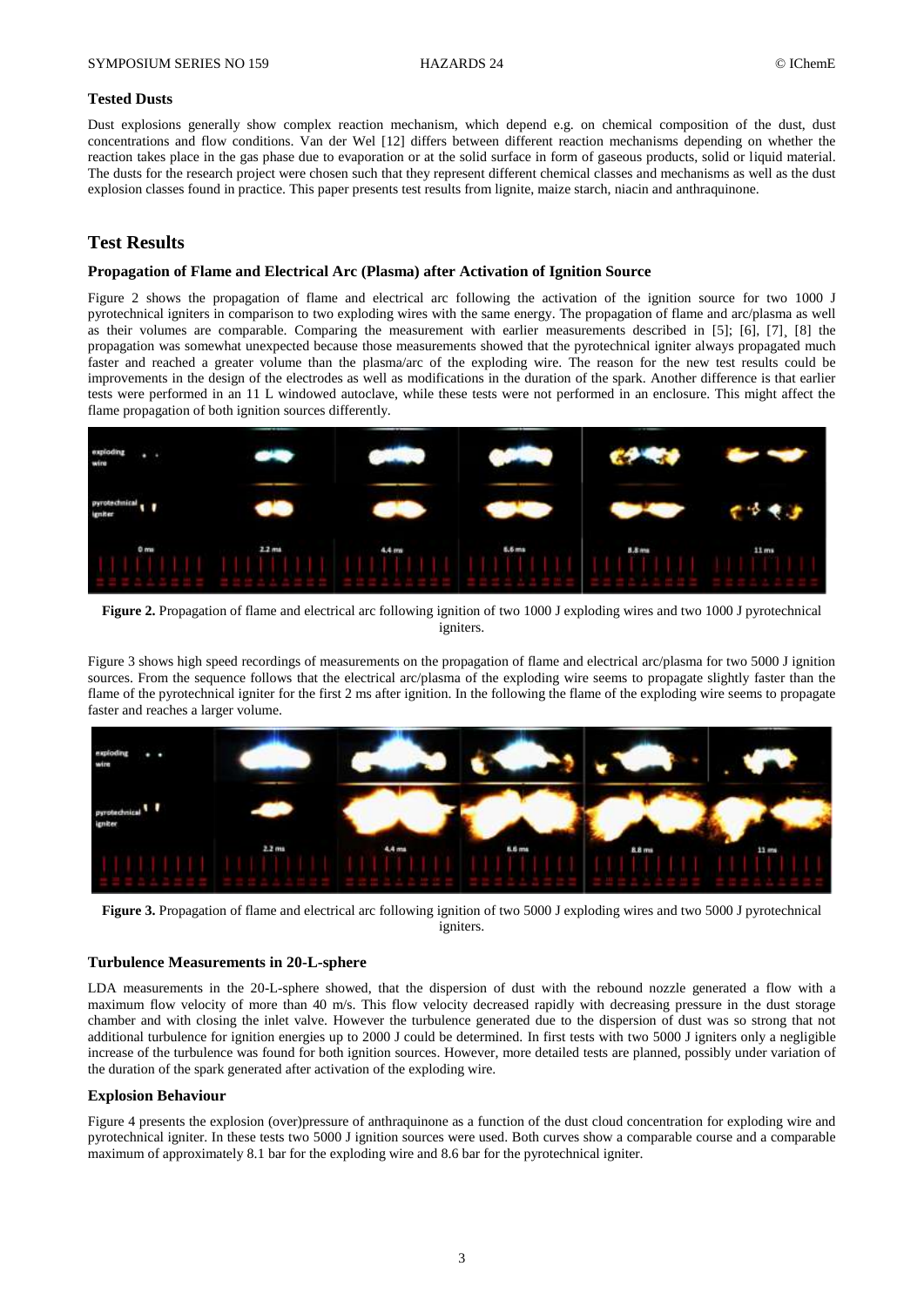

**Figure 4.** Explosion pressure of anthraquinone as function of dust cloud concentration determined with pyrotechnical igniters and exploding wires with ignition energies of 2 x 5000 J.

The determined values for the rate of explosion pressure rise as a function of the dust concentration for anthraquinone are found in Fig. 5. All test results show a good conformity concerning  $(dp/dt)_{max}$  values which were almost identical. While  $(dp/dt)_{max}$  for the pyrotechnical igniter was 1139 bar/s it was 1134 bar/s for the exploding wire.



**Figure 5.** Rate of explosion pressure rise of anthraquinone as function of dust cloud concentration determined with pyrotechnical igniters and exploding wires with ignition energies of 2 x 5000 J.

Measurements with niacin with two 5000 J exploding wires resulted in larger deviations for  $p_{max}$  and  $(dp/dt)_{max}$  as shown in figure 6 and figure 7. As well the determined values for  $p_{max}$  as for  $(dp/dt)_{max}$  were markedly higher for tests with the exploding wire. The reason for that effect and also for an unusual scattering of the determined values for explosion pressures and rate of explosion pressure rise for higher concentrations is not clear so far but further tests are running on that subject.



**Figure 7.** Rate of explosion pressure rise of niacin as function of dust cloud concentration determined with pyrotechnical igniters and exploding wires with ignition energies of 2 x 5000 J.

Figures 8 to 11 show the concentration dependent maximum overpressures and maximum values of rate of explosion pressure rise for lignite and maize starch. The deviations between the tests with pyrotechnical igniter and the exploding wire are marginal.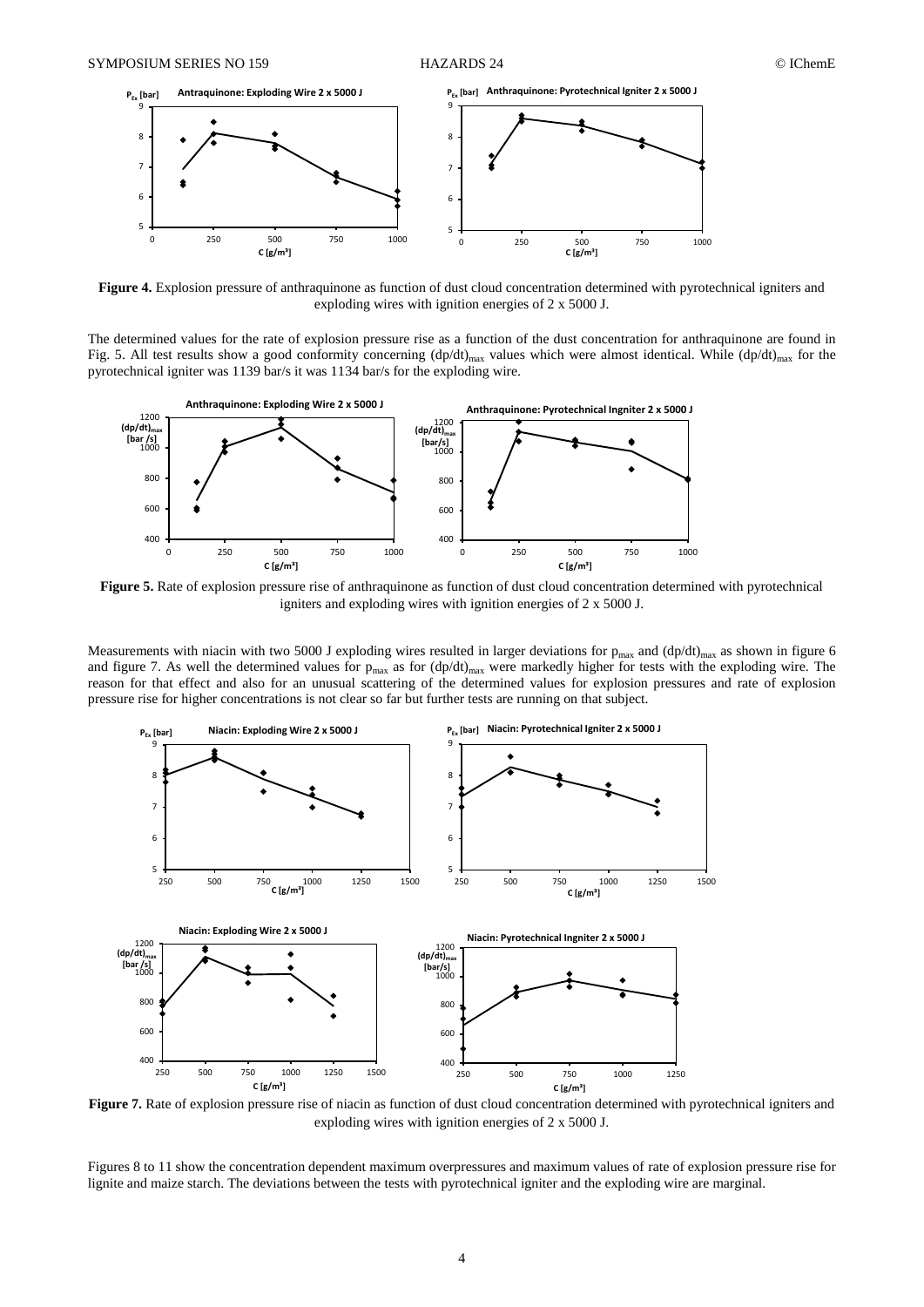

**Figure 8.** Explosion pressure of lignite as function of dust cloud concentration determined with pyrotechnical igniters and exploding wires with ignition energies of 2 x 5000 J.



Figure 9. Rate of explosion pressure rise of lignite as function of dust cloud concentration determined with pyrotechnical igniters and exploding wires with ignition energies of 2 x 5000 J.



Figure 10. Explosion pressure of maize starch as function of dust cloud concentration determined with pyrotechnical igniters and exploding wires with ignition energies of 2 x 5000 J.



**Figure 11.** Rate of explosion pressure rise of maize starch as function of dust cloud concentration determined with pyrotechnical igniters and exploding wires with ignition energies of 2 x 5000 J.

Table 1 gives an overview of the determined values of  $p_{max}$  and  $(dp/dt)_{max}$  as well as for  $K_{St}$  which were calculated from the  $(dp/dt)_{max}$ values. A comparison of  $p_{max}$  and  $(dp/dt)_{max}$  determined using two 1000 J exploding wires with values determined according to the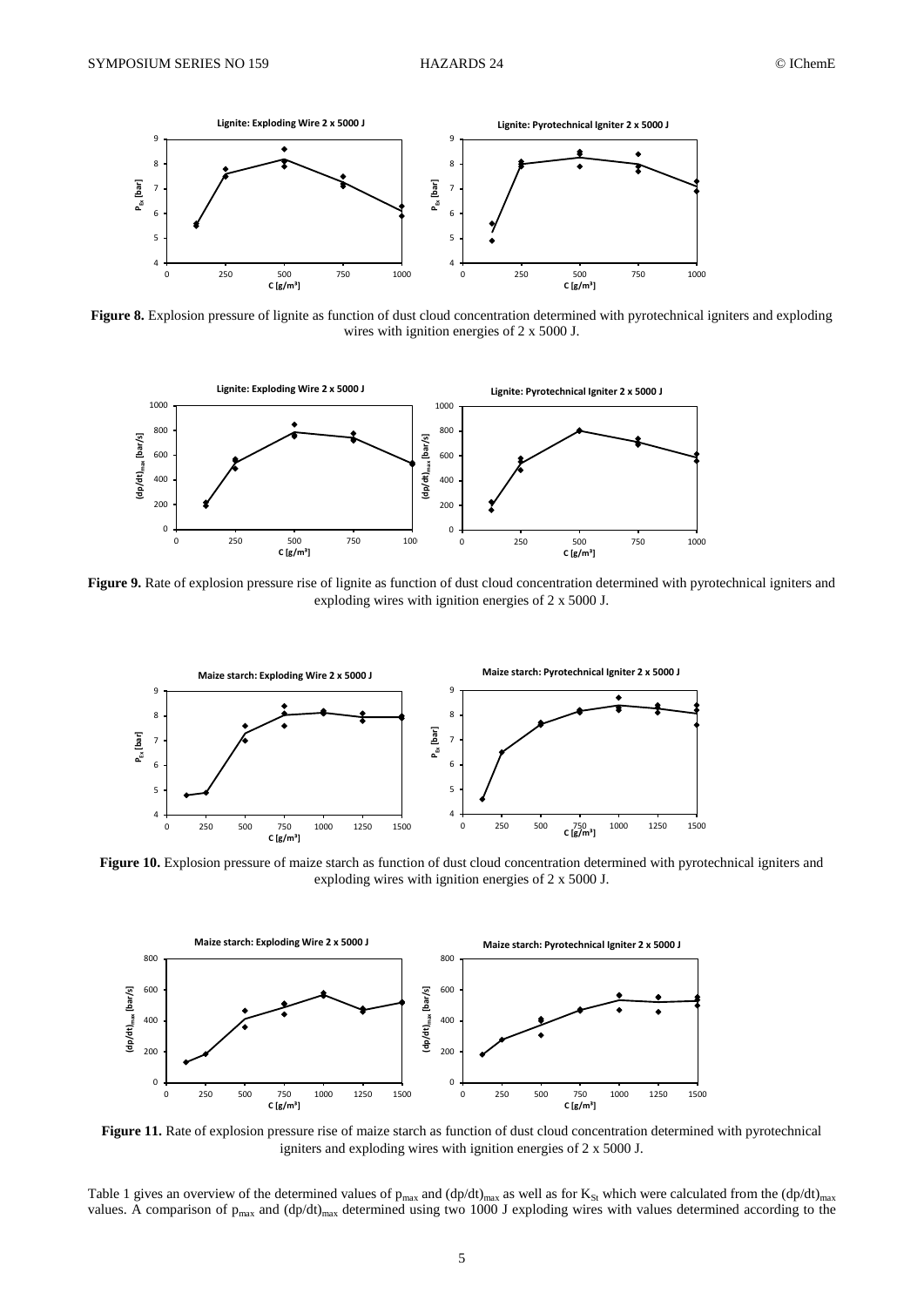method described in the test standards with two 5000 J pyrotechnical igniters shows that the results are comparable while two 1000 J pyrotechnical igniters lead to lower values for lignite and anthraquinone. As a result it might be sufficient to test with two 1000 J exploding wires instead of two 5000 J pyrotechnical igniters.

However, only some of the dusts which have been selected for the study have been tested so far. Therefore further testing will be necessary to get more information whether this tendency can be generalized. Especially due to the fact that previous studies showed that  $(dp/dt)_{max}$  values were up to 30 % lower in comparison to tests with two 5000 J pyrotechnical igniters [7], [8]. The only difference between the new and the old study were more sophisticated electrodes and variations in the duration of the generated spark.

**Table 1.**  $p_{max}$ ,  $(dp/dt)_{max}$  and  $K_{St}$  values for all tested dusts determined with exploding wires and pyrotechnical igniters with ignition energies of 2 x 1000 J and 2 x 5000 J.

|                                |                  | $2 \times 1000$ J |                       | $2 \times 5000$ J |                       |
|--------------------------------|------------------|-------------------|-----------------------|-------------------|-----------------------|
| Dust                           |                  | exploding wire    | pytotechn.<br>igniter | exploding wire    | pytotechn.<br>igniter |
| Lignite<br>median: 39 µm       | $p_{\text{max}}$ | 7.5               | 7.9                   | 8.2               | 8.4                   |
|                                | $(dp/dt)_{max}$  | 708               | 626                   | 787               | 803                   |
|                                | $K_{St}$         | 192               | 170                   | 214               | 218                   |
| Maize starch<br>median: 14 µm  | $p_{\text{max}}$ | 8.1               | 8.3                   | 8.2               | 8.4                   |
|                                | $(dp/dt)_{max}$  | 554               | 539                   | 569               | 562                   |
|                                | $K_{St}$         | 150               | 146                   | 154               | 153                   |
| Niacin<br>median: 15 µm        | $p_{\text{max}}$ | 8.7               | 8.9                   | 8.6               | 8.3                   |
|                                | $(dp/dt)_{max}$  | 1059              | 1003                  | 1112              | 973                   |
|                                | $K_{St}$         | 287               | 272                   | 302               | 264                   |
| Anthraquinone<br>median: 12 µm | $p_{\text{max}}$ | 8.0               | 8.1                   | 8.1               | 8.6                   |
|                                | $(dp/dt)_{max}$  | 1157              | 960                   | 1134              | 1139                  |
|                                | $K_{St}$         | 314               | 261                   | 308               | 309                   |

## **Conclusion and outlook**

High speed recordings with two 1000 J ignition sources showed that the flames generated from the pyrotechnical igniter and the electrical arc/plasma generated from the exploding wire propagated with a comparable velocity and reached a comparable volume. In tests with two 5000 J ignition sources the flame of the pyrotechnical igniter propagated faster than the arc/plasma of the exploding wire.

All determined values for  $p_{max}$  and  $(dp/dt)_{max}$  were almost similar for tests with exploding wire and pyrotechnical igniter with exception of niacin with 10000 J. Also the course of explosion pressure and rate of explosion pressure rise as a function of dust cloud concentration were comparable for most dusts.

On basis of the data determined so far the exploding wire seems to be an alternative ignition source for the determination of  $p_{max}$  and  $(dp/dt)_{max}$  in the 20-l-sphere.

Since the  $p_{\text{max}}$  and  $(dp/dt)_{\text{max}}$  values determined with the exploding wire with ignition energy 2000 J were comparable to those determined with pyrotechnical igniter with 10000 J it might be sufficient to test with lower ignition energies. However, only a few dusts have been tested so far so that the presented results are preliminary.

In the nearer future further tests with ignition energies of 2000 J and 10000 J with a larger number of dusts are planned. It is also planned to determine the lower explosion limit of these dusts under variation of the ignition energy and to perform tests in the 1-m<sup>3</sup>test vessel. Depending on these results the new ignition source may be included as an alternative ignitions source in upcoming new versions of the test standards.

## **References**

- 1. EN 14034–1, "Determination of explosion characteristics of dust clouds Part 1: Determination of the maximum explosion pressure pmax of dust clouds, Beuth-Verlag," Berlin, Germany, 2011.
- 2. EN 14034–2, "Determination of explosion characteristics of dust clouds Part 2: Determination of the maximum rate of explosion pressure rise  $(dp/dt)_{max}$  of dust clouds, Beuth-Verlag, Berlin, Germany, 2011.
- 3. ASTM E1226-12, "Standard Test Method for Explosibility of Dust Clouds," ASTM International, US, 2012.